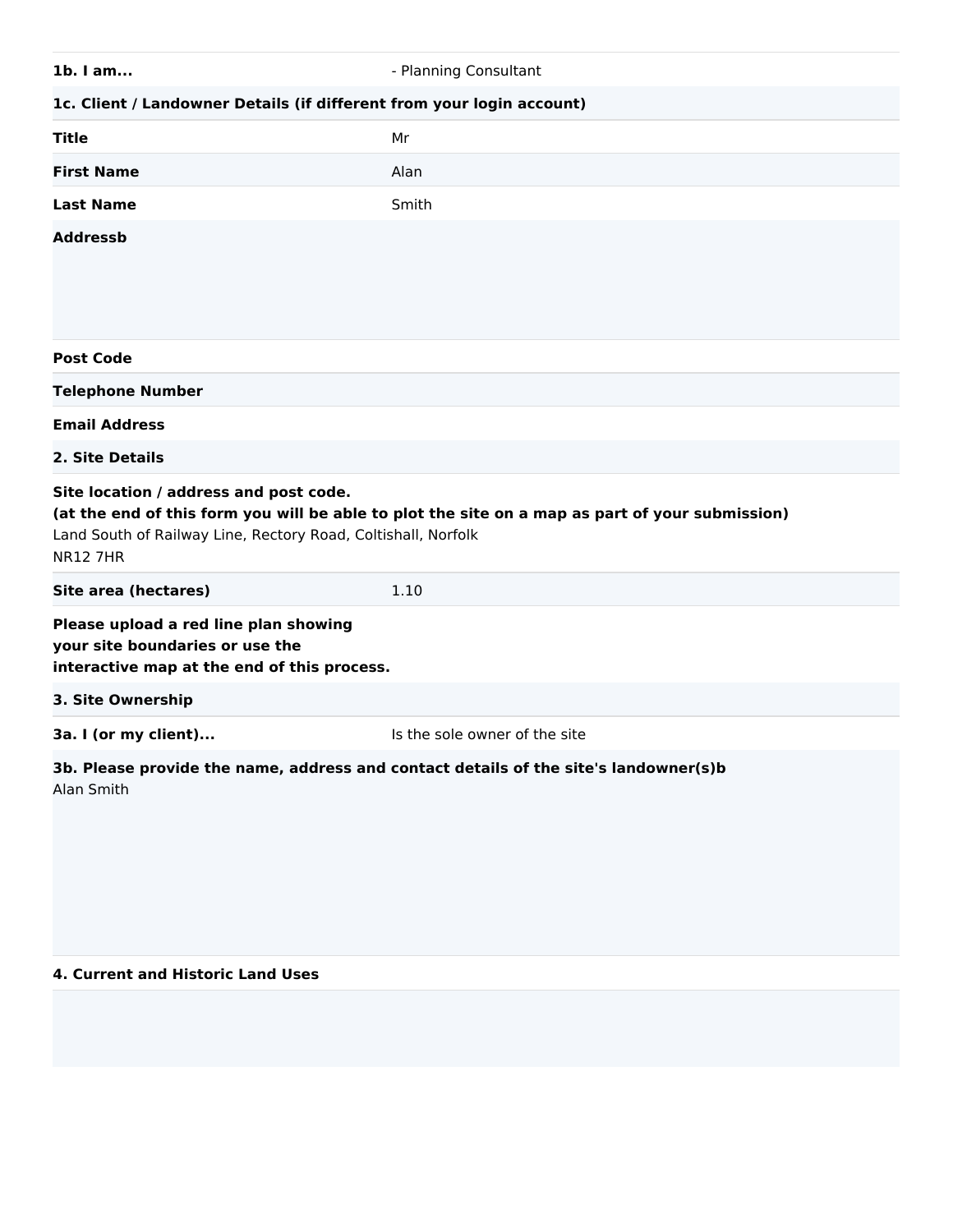#### **4a. Current Land Use (Please describe the site's current land use e.g. agriculture, employment, unused/vacant etc.)**

No

Paddock Land

# **4b. Has the site been previously developed?**

#### **5. Proposed Future Uses**

**5a. Please provide a short description of the development or land use you proposed (if you are proposing a site to be designated as local green space please go directly to question 6)** Residential

**5b. Which of the following use or uses are** - Market Housing **you proposing?**

## **5c. Please provide further details of your proposal, including details on number of houses and proposed floorspace of commercial buildings etc.**

20-25 dwellings in addition to the 30 dwellings already approved on the adjacent site (planning ref. 20170075). Provision of affordable homes and open space in accordance with local planning policy requirements.

#### **5d. Please describe any benefits to the Local Area that the development of the site could provide.**

In terms of societal benefit(s) Parker Planning consider that the site would make a valuable contribution to housing land supply (thus addressing local housing need) as part of a more logical, coherent and crucially sustainable settlement expansion scheme (than would be the case with bringing forward the other proposed allocations) that, with the addition of the extant allocations, could potentially meet all the GNLP's growth aspirations for Coltishall in the plan period to 2036.

In economic terms, any scheme delivered on this site has the ability to contribute to promoting the use and ultimately the retention of local services and community facilities in this relatively rural location as promoted by national planning policy and guidance. Further, employment will be created for local persons and businesses involved in the physical construction of any development. In addition to the future residents, any construction workers and local trades will also make use of local services and facilities during the construction period. In the long-term it is likely trades people will be required to help maintain the properties.

Please refer to the Call for Sites Statement prepared by Parker Planning Services for more detail(s).

#### **6. Local Green Space**

If you are proposing a site to be designated as Local Green Space please complete the following questions. These questions do not need to be completed if you are not proposing a site as Local Green Space. Please consult the guidance notes for an explanation of Local Green Space Designations.

#### **7. Site Features and Constraints**

Are there any features of the site or limitations that may constrain development on this site (please give details)?

## **7a. Site Access: Is there a current means of access to the site from the public highway, does this access need to be improved before development can take place and are there any public rights of way that cross or adjoin the site?**

The application on the adjoining site was supported by a detailed Transport Assessment, produced following extensive and detailed discussions with Norfolk County Highways Officers. Rectory Road, near the site, is one way heading northbound. Therefore, only traffic entering the site will access from Rectory Road. Vehicles leaving the site will be required to turn right heading north from the along Rectory Road and over the Bure Valley railway bridge. The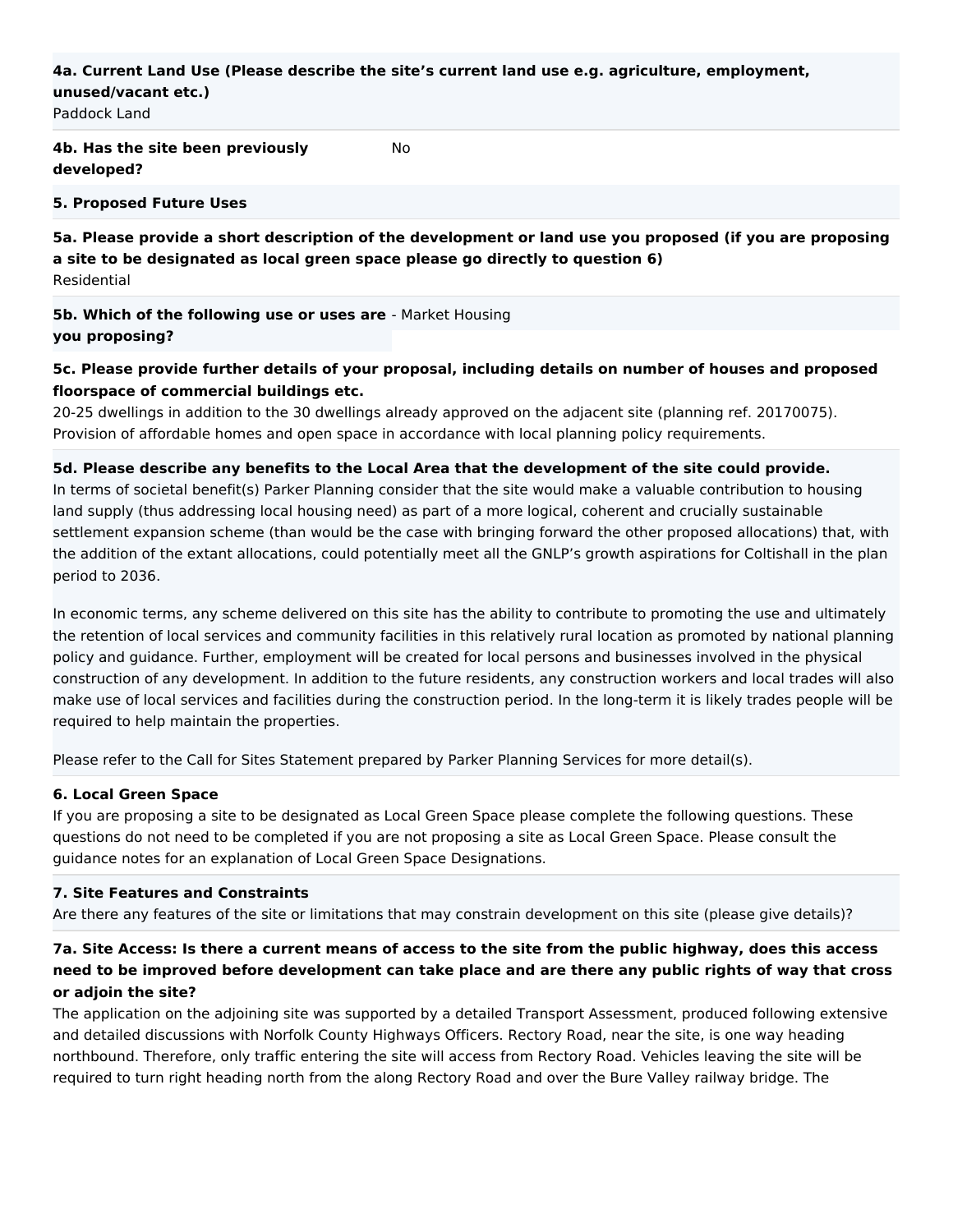Highways Authority have agreed that the most suitable and safe pedestrian access can be made to the north of the site along Rectory Road. As part of the approved development Rectory Road, along the site frontage, will be widened to 4.1m and the current footway width of 1.5m will be widened to 1.8m. In 2013 an informal agreement was reached with a Norfolk County Council Highway Officer that, subject to these highway improvements, the site access strategy was suitable for up to 50 dwellings (Kingdom Transport Statement, July 2016). The delivery of both sites, in tandem, would not necessarily exceed this quantum of development. Please refer to Call for Sites Statement prepared by Parker Planning Services for more information.

# **7b. Topography: Are there any slopes or significant changes of in levels that could affect the development of the site?**

No

## **7c. Ground Conditions: Are ground conditions on the site stable? Are there potential ground contamination issues?**

There is no indication that the site has contamination issues or has been subjected to any (previous) contaminating land-uses. There are unlikely to be any potential ground stability issues either. There were no contamination issues pertaining to the adjacent site that now has an outline planning permission.

## **7d. Flood Risk: Is the site liable to river, ground water or surface water flooding and if so what is the nature, source and frequency of the flooding?**

The site lies within Flood Zone 1 in its entirety although an appropriate Flood Risk Assessment (FRA) is a likely requirement given the scale of the development and at the appropriate stage. A flood Risk Assessment produced by Kingdom TP (2016) and in support of the outline application on the adjoining site area found no reasons, from a drainage and flood risk perspective, that the planning authority could not support the proposed development of 30 dwellings in this location.

## **7e. Legal Issues: Is there land in third party ownership, or access rights, which must be acquired to develop the site, do any restrictive covenants exist, are there any existing tenancies?** No

# **7f. Environmental Issues: Is the site located next to a watercourse or mature woodland, are there any significant trees or hedgerows crossing or bordering the site are there any known features of ecological or geological importance on or adjacent to the site?**

An arboicultural assessment will probably be required to establish (among other) the 'value' of the naturalised scrub woodland on the Bure Valley Railway embankment which adjoins the site along the northern boundary and any mitigation necessary (as was the case for the proposals on the adjacent site). The ecology report prepared in support of the application on the adjoining site (Wild Frontier Ecology, 2016) found that it encompassed some habitats of ecological value, which were likely to support a number of animals, all of which may be impacted to various degrees by the development. However, the mitigation and avoidance measures, as detailed within the report and if subsequently adopted, would ensure that the magnitude and likelihood of these impacts were reduced to an acceptably low level.

# **7g. Heritage Issues: Are there any listed buildings, Conservation Areas, Historic Parklands or Schedules Monuments on the site or nearby? If so, how might the site's development affect them?**

The site is not within a Conservation Area or near any buildings of historical significance and as such it is unlikely that there will be a detrimental impact on designated heritage assets. There are no archaeological records pertaining to the site according to the Norfolk Heritage Explorer, albeit the LPA are likely to insist on a scheme of investigation, were the site to be allocated, as was the case with the adjoining site.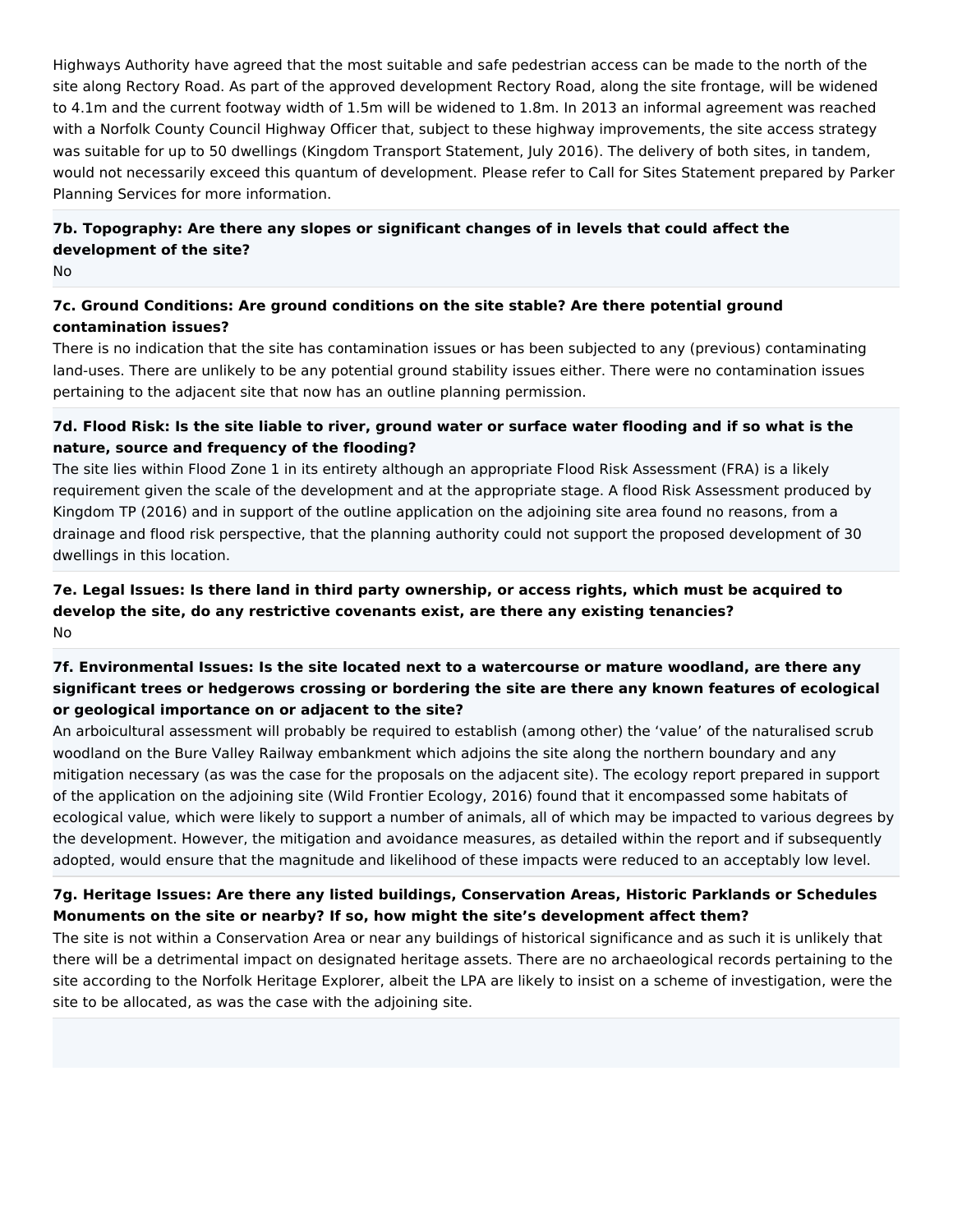## **7h. Neighbouring Uses: What are the neighbouring uses and will either the proposed use or neighbouring uses have any implications?**

The proposed development will be entirely compatible with the neighbouring land uses to the west. This is a predominantly residential area of Coltishall. There is unlikely to be any conflict in terms of neighbouring land-uses.

## **7i. Existing uses and Buildings: are there any existing buildings or uses that need to be relocated before the site can be developed.**

No

## **7j. Other: (please specify):**

Please refer to Call for Sites Statement prepared by Parker Planning Services for more information.

#### **8. Utilities**

**8a. Which of the following are likely to be readily available to service the site and enable its development? Please provide details where possible.**

| <b>Mains water supply</b> | <b>Yes</b> |
|---------------------------|------------|
| <b>Mains sewerage</b>     | <b>Yes</b> |
| <b>Electricity supply</b> | <b>Yes</b> |
| <b>Gas supply</b>         | <b>Yes</b> |
| <b>Public highway</b>     | Yes        |
| <b>Broadband internet</b> | Yes        |

#### **Other (please specify)**

Please refer to Call for Sites Statement prepared by Parker Planning Services for more information.

# **8b. Please provide any further information on the utilities available on the site:**

Please refer to Call for Sites Statement prepared by Parker Planning Services for more information.

#### **9. Availability**

**9a. Please indicate when the site could**  Immediately

**be made available for the land use or development proposed.**

**9b. Please give reasons for the answer given above.**

This 'new' site south of the railway line is known to be available immediately and is in the ownership of a single landowner who is actively promoting the site for residential development. There are no abnormal constraints pertaining to this site such as ransom strip issues to be resolved prior to development taking place. Please refer to Call for Sites Statement prepared by Parker Planning Services for more information.

#### **10. Market Interest**

**10. Please choose the most appropriate category below to indicate what level of market interest there is/has been in the site. Please include relevant dates in the comments section.** Site is owned by a developer/promoter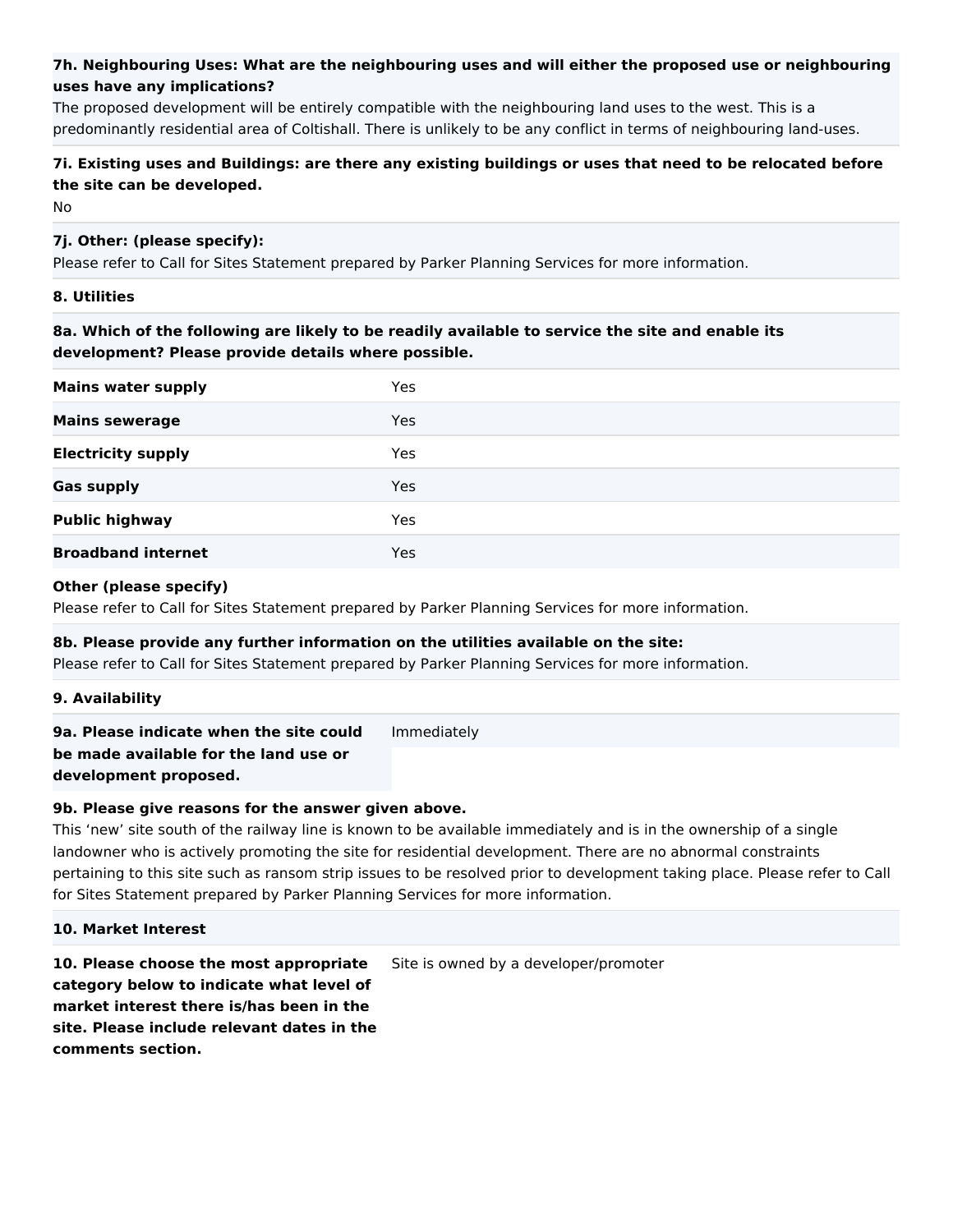| 11. Delivery                                                                                                                                                                                                                                                                                                                                                                                                                                                               |                                                       |
|----------------------------------------------------------------------------------------------------------------------------------------------------------------------------------------------------------------------------------------------------------------------------------------------------------------------------------------------------------------------------------------------------------------------------------------------------------------------------|-------------------------------------------------------|
| 11a. Please indicate when you anticipate Up to 5 years (by April 2021)<br>the proposed development could be<br>begun.                                                                                                                                                                                                                                                                                                                                                      |                                                       |
| 11b. Once started, how many years do<br>you think it would take to complete the<br>proposed development (if known)?                                                                                                                                                                                                                                                                                                                                                        | Completion anticipated within 2 Years of commencement |
| 12. Viability<br>This is the description of your section break.                                                                                                                                                                                                                                                                                                                                                                                                            |                                                       |
| 12a. You acknowledge that there are<br>likely to be policy requirements and<br><b>Community Infrastructure Levy (CIL)</b><br>costs to be met which will be in addition<br>to the other development costs of the<br>site (depending on the type and scale of<br>land use proposed). These requirements<br>are likely to include but are not limited<br>to: Affordable Housing; Sports Pitches &<br><b>Children's Play Space and Community</b><br><b>Infrastructure Levy</b> | - I agree                                             |
| 12b. Do you know if there are there any<br>abnormal costs that could affect the<br>viability of the site e.g. infrastructure,<br>demolition or ground conditions?                                                                                                                                                                                                                                                                                                          | No                                                    |
| 12d. Do you consider that the site is<br>currently viable for its proposed use<br>taking into account any and all current<br>planning policy and CIL considerations<br>and other abnormal development costs<br>associated with the site?                                                                                                                                                                                                                                   | Yes                                                   |
| 12e. Please attach any viability<br>assessment or development appraisal<br>you have undertaken for the site, or any<br>other evidence you consider helps<br>demonstrate the viability of the site.                                                                                                                                                                                                                                                                         |                                                       |
| 13. Other Relevant Information                                                                                                                                                                                                                                                                                                                                                                                                                                             |                                                       |

**13. Please use the space below to for additional information or further explanations on any of the topics covered in this form**

Please refer to the 'call for Sites' Statement prepared by Parker Planning Services and included as a PDF at section 12 of this submission.

# **14. Declaration**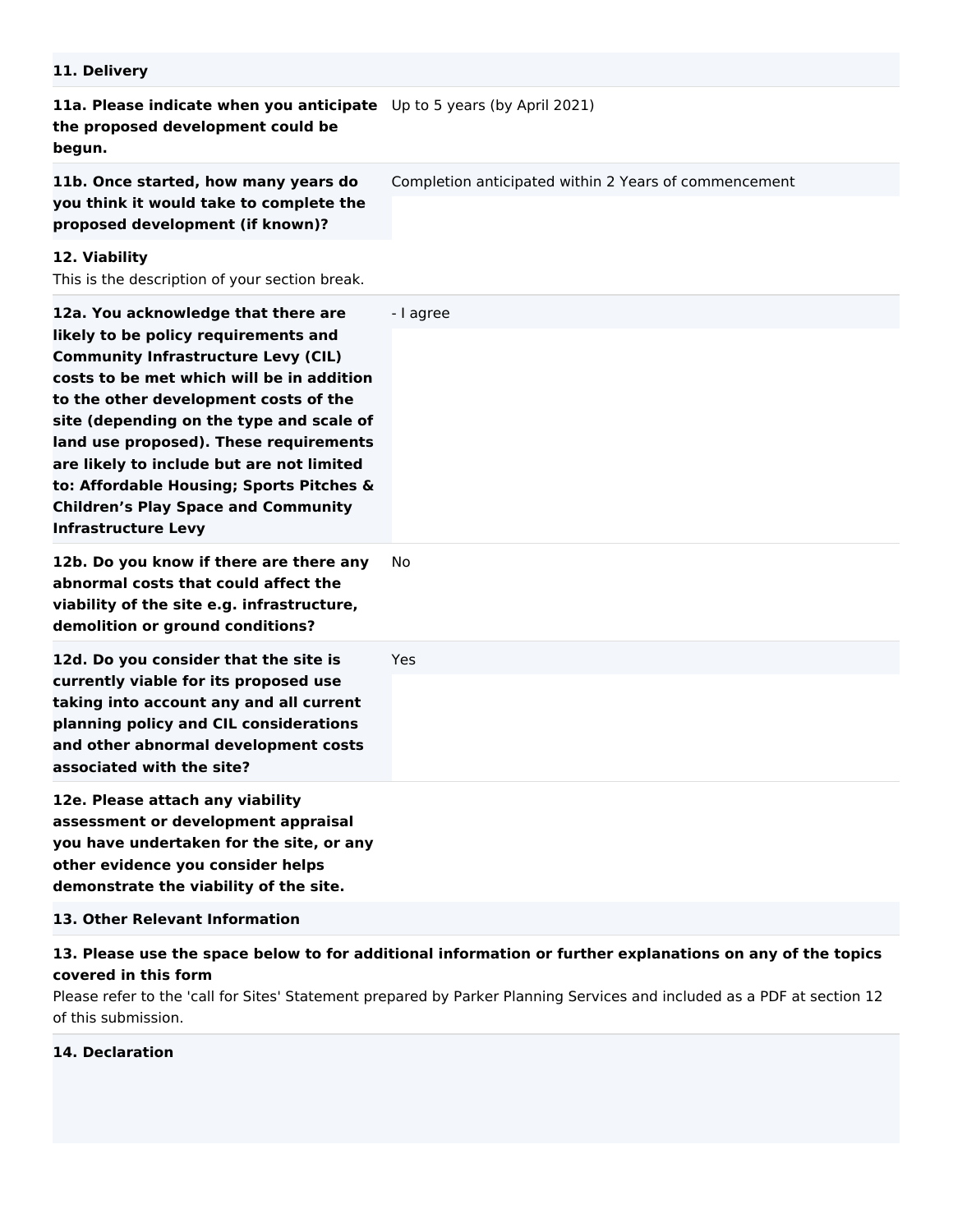#### I understand that:

#### Data Protection and Freedom of Information

The Data Controller of this information under the Data Protection Act 1998 will be Norfolk County Council, which will hold the data on behalf of Broadland District Council, Norwich City Council and South Norfolk District Council. The purposes of collecting this data are:

- to assist in the preparation of the Greater Norwich Local Plan
- to contact you, if necessary, regarding the answers given in your form
- to evaluate the development potential of the submitted site for the uses proposed within the form

#### Disclaimer

The Site Submission response forms received as part of the Greater Norwich Local Plan Regulation 18 Consultation will be published and made available for public viewing. By submitting this form you are consenting to the details about you and your individual sites being stored by Norfolk County Council, and the details being published for consultation purposes. Any information you consider to be confidential is clearly marked in the submitted response form and you have confirmed with the Council(s) in advance that such information can be kept confidential as instructed in the Greater Norwich Local Plan: Regulation 18 "Growth Options" Consultation - Site Submission Guidance Notes.

I agree that the details within this form can be held by Norfolk County Council and that those details can be shared with Broadland District Council, Norwich City Council and South Norfolk District Council for the purposes specified in this declaration.

| <b>Name</b> | Mr Magnus Magnusson |
|-------------|---------------------|
| <b>Date</b> | Feb 27, 2018        |